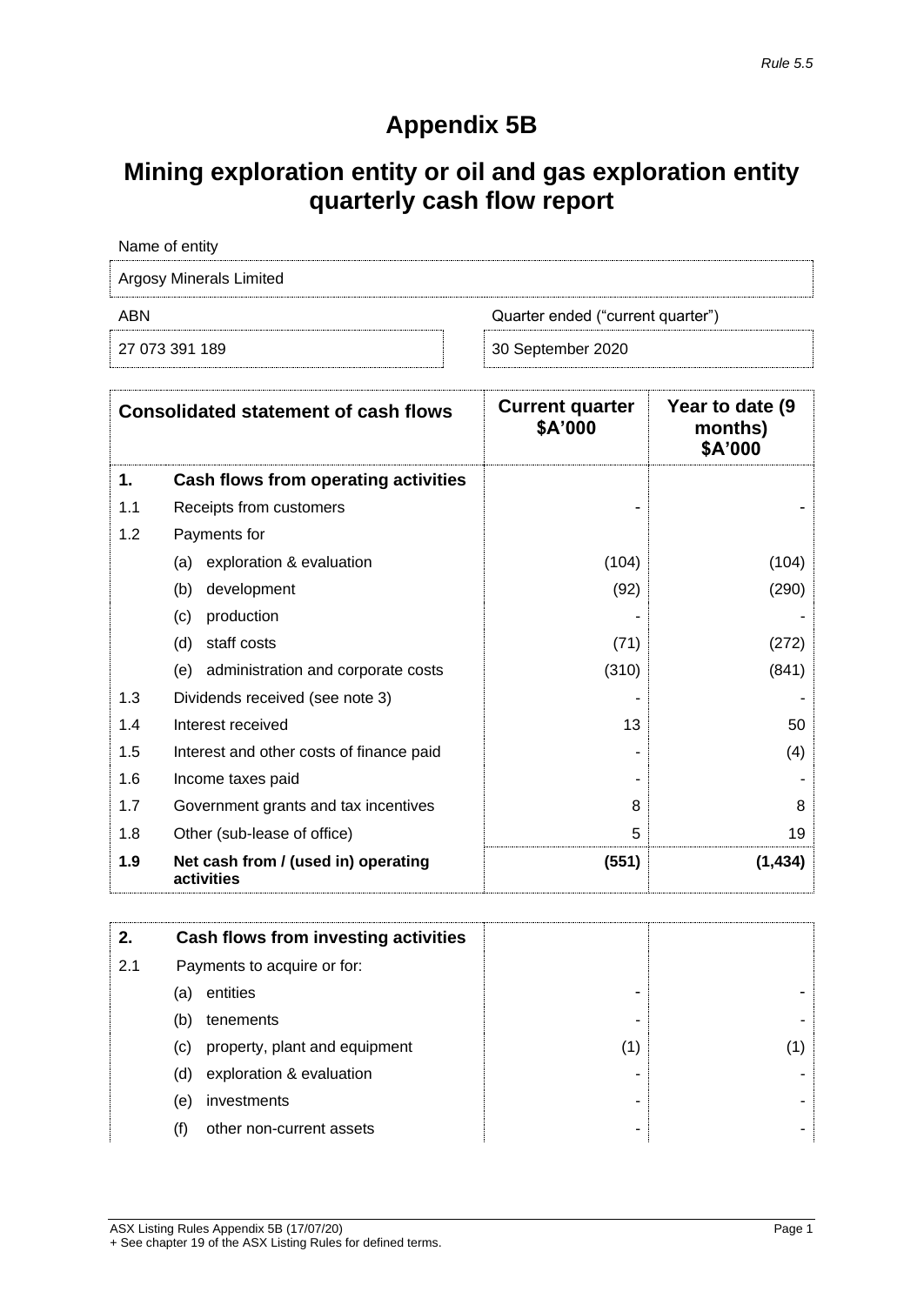|     | <b>Consolidated statement of cash flows</b>                                                                                           | <b>Current quarter</b><br>\$A'000 | Year to date (9)<br>months)<br>\$A'000 |
|-----|---------------------------------------------------------------------------------------------------------------------------------------|-----------------------------------|----------------------------------------|
| 2.2 | Proceeds from the disposal of:                                                                                                        |                                   |                                        |
|     | entities<br>(a)                                                                                                                       |                                   |                                        |
|     | (b)<br>tenements                                                                                                                      |                                   |                                        |
|     | (c)<br>property, plant and equipment                                                                                                  |                                   |                                        |
|     | (d)<br>investments                                                                                                                    |                                   |                                        |
|     | other non-current assets<br>(e)                                                                                                       |                                   |                                        |
| 2.3 | Cash flows from loans to other entities -<br>funds sent to Puna Mining to fund<br>Development costs of Rincon Project in<br>Argentina | (214)                             | (907)                                  |
| 2.4 | Dividends received (see note 3)                                                                                                       |                                   |                                        |
| 2.5 | Other (provide details if material)                                                                                                   |                                   |                                        |
| 2.6 | Net cash from / (used in) investing<br>activities                                                                                     | (215)                             | (908)                                  |

| 3.   | Cash flows from financing activities                                                       |     |
|------|--------------------------------------------------------------------------------------------|-----|
| 3.1  | Proceeds from issues of equity securities<br>(excluding convertible debt securities)       |     |
| 3.2  | Proceeds from issue of convertible debt<br>securities                                      |     |
| 3.3  | Proceeds from exercise of options                                                          |     |
| 3.4  | Transaction costs related to issues of equity<br>securities or convertible debt securities | (2) |
| 3.5  | Proceeds from borrowings                                                                   |     |
| 3.6  | Repayment of borrowings                                                                    |     |
| 3.7  | Transaction costs related to loans and<br>borrowings                                       |     |
| 3.8  | Dividends paid                                                                             |     |
| 3.9  | Other (provide details if material)                                                        |     |
| 3.10 | Net cash from / (used in) financing<br>activities                                          | (2) |

|     | Net increase / (decrease) in cash and<br>cash equivalents for the period |       |         |
|-----|--------------------------------------------------------------------------|-------|---------|
| 4.1 | Cash and cash equivalents at beginning of<br>period                      | 4.403 | 5,968   |
| 4.2 | Net cash from / (used in) operating<br>activities (item 1.9 above)       | (551) | (1,434) |
| 4.3 | Net cash from / (used in) investing activities<br>(item 2.6 above)       | (215) |         |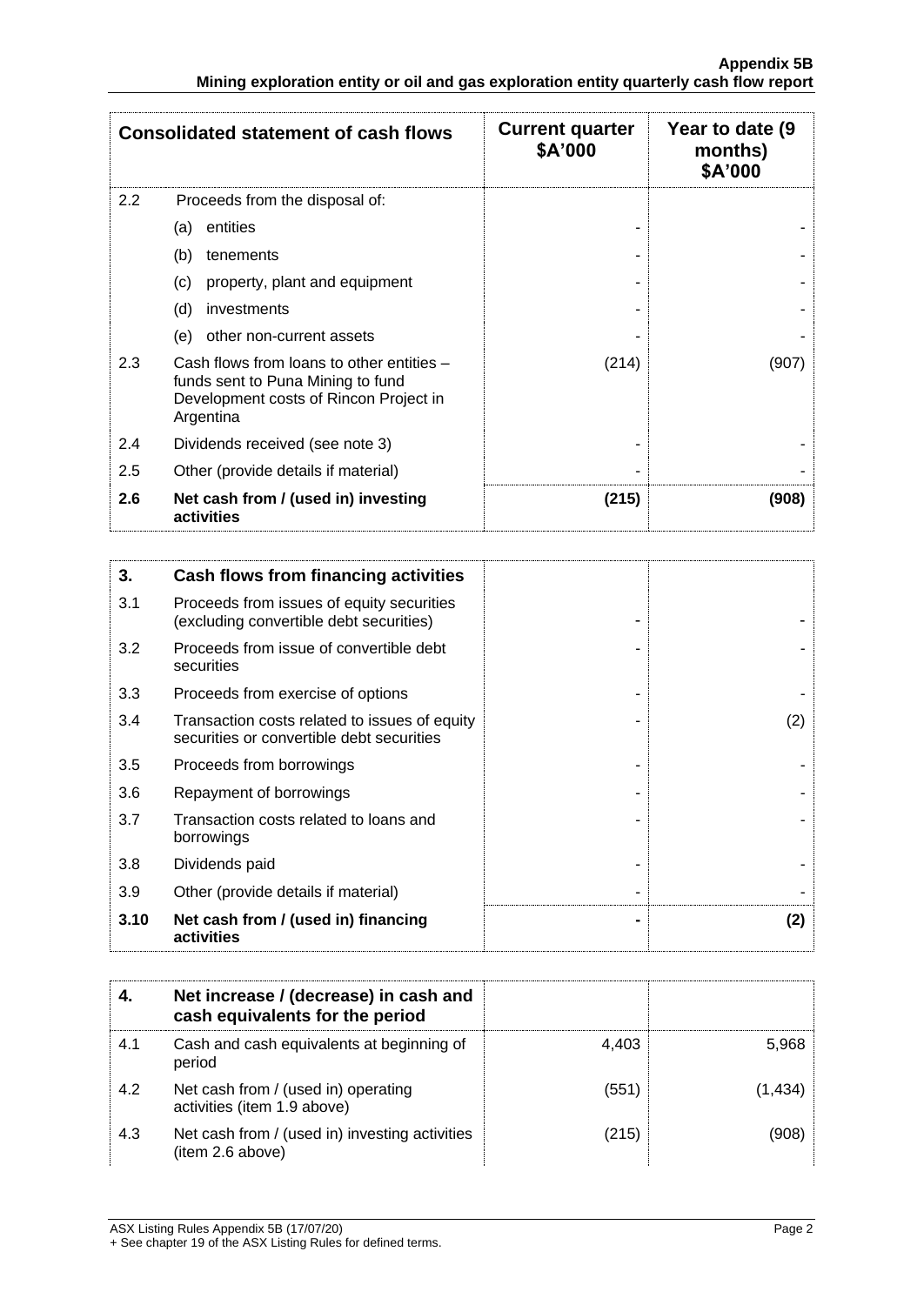|     | <b>Consolidated statement of cash flows</b>                         | <b>Current quarter</b><br>\$A'000 | Year to date (9<br>months)<br>\$A'000 |
|-----|---------------------------------------------------------------------|-----------------------------------|---------------------------------------|
| 4.4 | Net cash from / (used in) financing activities<br>(item 3.10 above) |                                   |                                       |
| 4.5 | Effect of movement in exchange rates on<br>cash held                | (3)                               |                                       |
| 4.6 | Cash and cash equivalents at end of<br>period                       | 3.634                             | 3.634                                 |

| 5.  | Reconciliation of cash and cash<br>equivalents<br>at the end of the quarter (as shown in the<br>consolidated statement of cash flows) to the<br>related items in the accounts | <b>Current quarter</b><br>\$A'000 | <b>Previous quarter</b><br>\$A'000 |
|-----|-------------------------------------------------------------------------------------------------------------------------------------------------------------------------------|-----------------------------------|------------------------------------|
| 5.1 | <b>Bank balances</b>                                                                                                                                                          | 113                               | 65                                 |
| 5.2 | Call deposits                                                                                                                                                                 | 3.521                             | 4,338                              |
| 5.3 | <b>Bank overdrafts</b>                                                                                                                                                        |                                   |                                    |
| 5.4 | Other (provide details)                                                                                                                                                       | ۰                                 |                                    |
| 5.5 | Cash and cash equivalents at end of<br>quarter (should equal item 4.6 above)                                                                                                  | $3.634*$                          | $4.403*$                           |

\*funds held in Puna bank accounts at 30 June 2020 not included in the above

| 6.  | Payments to related parties of the entity and their<br>associates                                                                                           | <b>Current quarter</b><br>\$A'000 |
|-----|-------------------------------------------------------------------------------------------------------------------------------------------------------------|-----------------------------------|
| 6.1 | Aggregate amount of payments to related parties and their<br>associates included in item 1                                                                  |                                   |
| 6.2 | Aggregate amount of payments to related parties and their<br>associates included in item 2                                                                  |                                   |
|     | Note: if any amounts are shown in items 6.1 or 6.2, your quarterly activity report must include a description of, and an<br>explanation for, such payments. |                                   |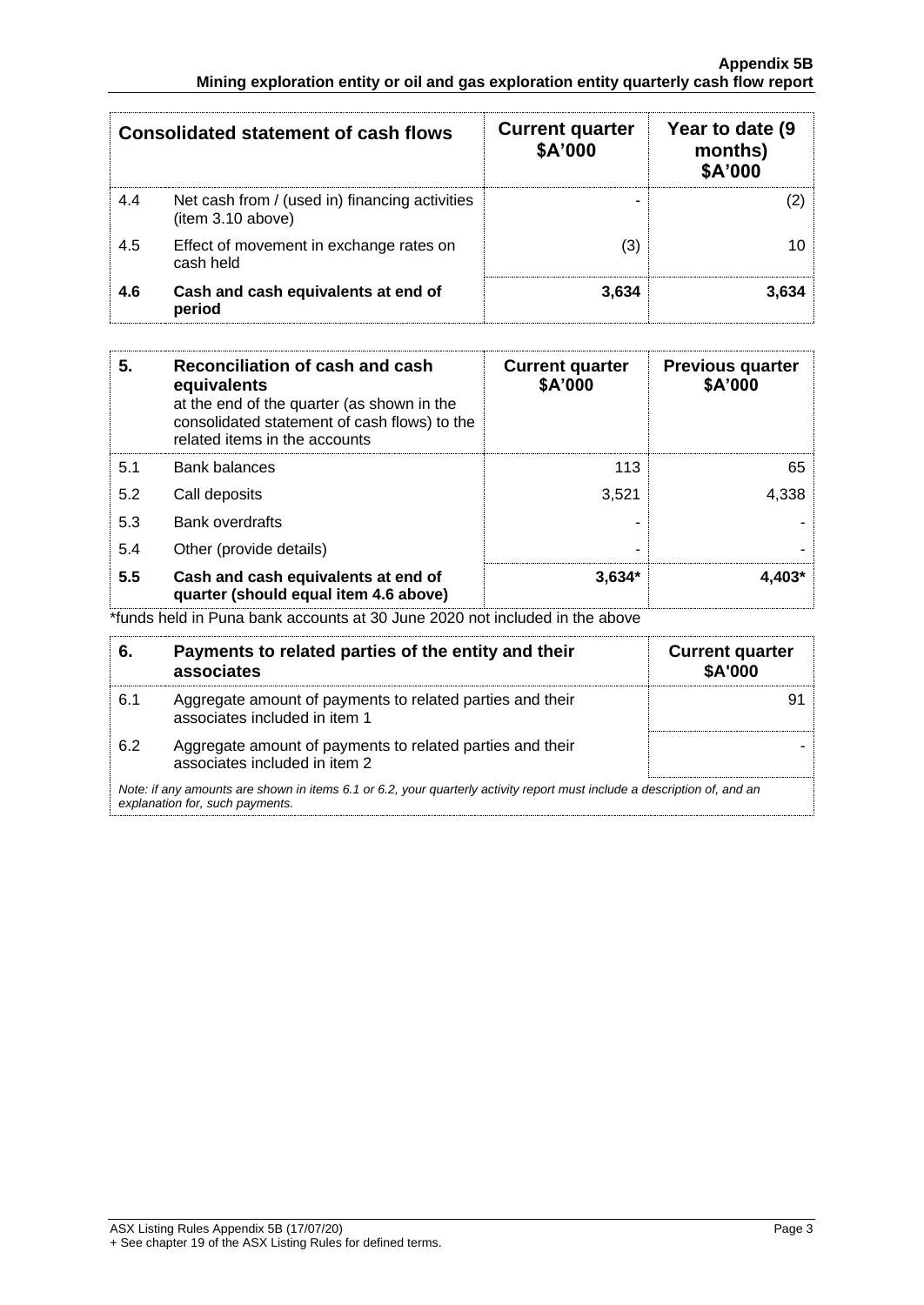| 7.  | <b>Financing facilities</b><br>Note: the term "facility' includes all forms of financing<br>arrangements available to the entity.<br>Add notes as necessary for an understanding of the<br>sources of finance available to the entity.                                                                                                               | <b>Total facility</b><br>amount at quarter<br>end<br>\$A'000 | Amount drawn at<br>quarter end<br>\$A'000 |
|-----|------------------------------------------------------------------------------------------------------------------------------------------------------------------------------------------------------------------------------------------------------------------------------------------------------------------------------------------------------|--------------------------------------------------------------|-------------------------------------------|
| 7.1 | Loan facilities                                                                                                                                                                                                                                                                                                                                      |                                                              |                                           |
| 7.2 | Credit standby arrangements                                                                                                                                                                                                                                                                                                                          |                                                              |                                           |
| 7.3 | Other (please specify)                                                                                                                                                                                                                                                                                                                               |                                                              |                                           |
| 7.4 | <b>Total financing facilities</b>                                                                                                                                                                                                                                                                                                                    |                                                              |                                           |
| 7.5 | Unused financing facilities available at quarter end                                                                                                                                                                                                                                                                                                 |                                                              |                                           |
| 7.6 | Include in the box below a description of each facility above, including the lender, interest<br>rate, maturity date and whether it is secured or unsecured. If any additional financing<br>facilities have been entered into or are proposed to be entered into after quarter end,<br>include a note providing details of those facilities as well. |                                                              |                                           |
|     |                                                                                                                                                                                                                                                                                                                                                      |                                                              |                                           |

| 8.  | Estimated cash available for future operating activities                                                                                                                                                                                                                                                           | \$A'000 |
|-----|--------------------------------------------------------------------------------------------------------------------------------------------------------------------------------------------------------------------------------------------------------------------------------------------------------------------|---------|
| 8.1 | Net cash from / (used in) operating activities (item 1.9)                                                                                                                                                                                                                                                          | (551)   |
| 8.2 | (Payments for exploration & evaluation classified as investing<br>activities) (item 2.1(d))                                                                                                                                                                                                                        |         |
| 8.3 | Total relevant outgoings (item $8.1 +$ item $8.2$ )                                                                                                                                                                                                                                                                | (551)   |
| 8.4 | Cash and cash equivalents at quarter end (item 4.6)                                                                                                                                                                                                                                                                | 3,634   |
| 8.5 | Unused finance facilities available at quarter end (item 7.5)                                                                                                                                                                                                                                                      |         |
| 8.6 | Total available funding (item $8.4 +$ item $8.5$ )                                                                                                                                                                                                                                                                 | 3,634   |
| 8.7 | Estimated quarters of funding available (item 8.6 divided by<br>item 8.3)                                                                                                                                                                                                                                          | $6.6*$  |
|     | Note: if the entity has reported positive relevant outgoings (ie a net cash inflow) in item 8.3, answer item 8.7 as "N/A".<br>Otherwise, a figure for the estimated quarters of funding available must be included in item 8.7.                                                                                    |         |
|     | *The above indicates ~7 quarters of available funding, however the above calculation does<br>not include the funds that are sent to Puna Mining in Argentina for the development of the<br>Rincon Lithium Project (Item 2.3). Once this cash outflow is factored in, the Company has<br>funding for $~5$ quarters. |         |
| 8.8 | If item 8.7 is less than 2 quarters, please provide answers to the following questions:                                                                                                                                                                                                                            |         |
|     | 8.8.1<br>Does the entity expect that it will continue to have the current level of net operating<br>cash flows for the time being and, if not, why not?                                                                                                                                                            |         |
|     | Answer: N/A                                                                                                                                                                                                                                                                                                        |         |
|     | 8.8.2<br>Has the entity taken any steps, or does it propose to take any steps, to raise further<br>cash to fund its operations and, if so, what are those steps and how likely does it<br>believe that they will be successful?                                                                                    |         |
|     | Answer: N/A                                                                                                                                                                                                                                                                                                        |         |